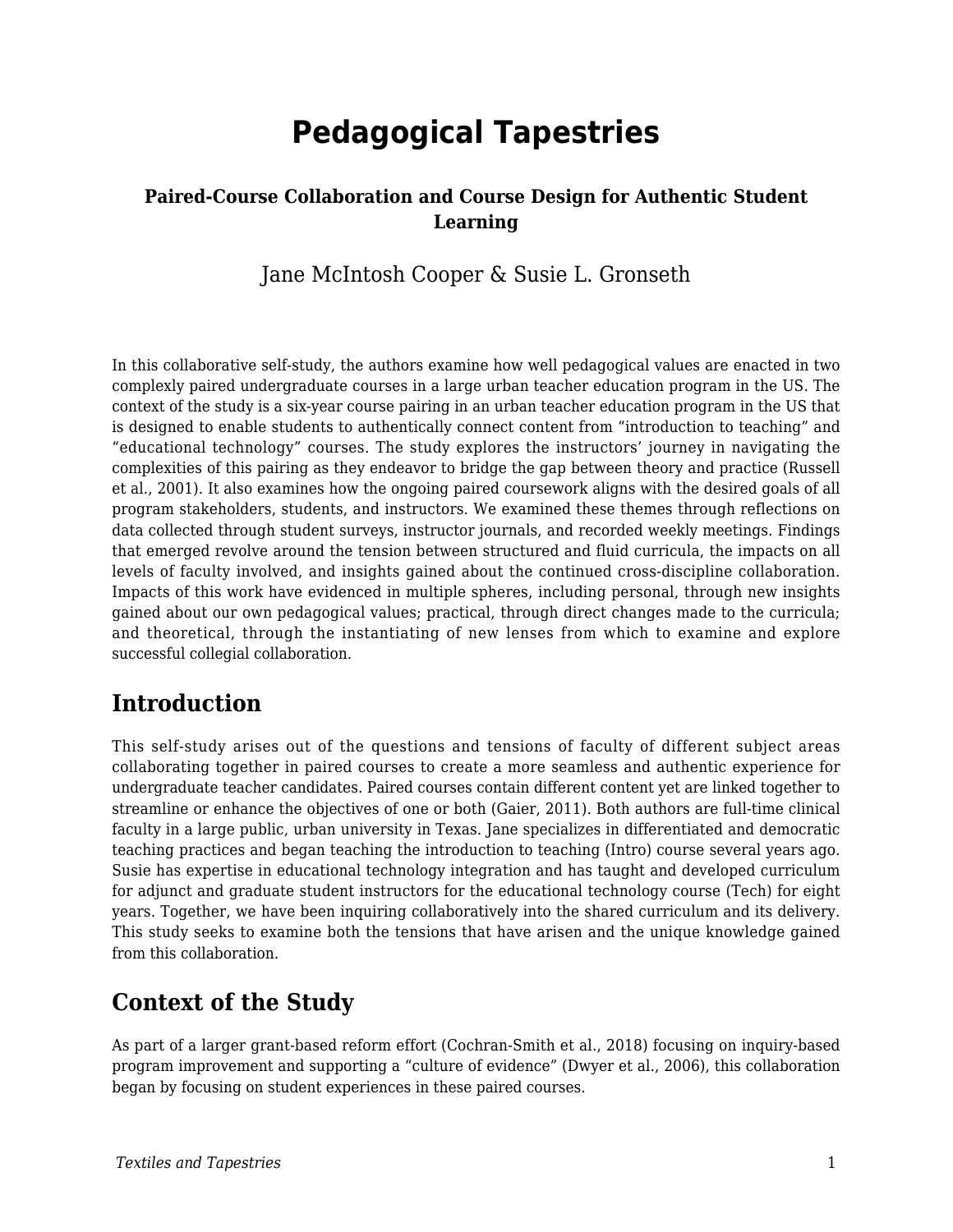Reform drivers of this collaboration sought to bridge the gap between theory and practice and gaps among faculty members within a teacher education program (Russell et al., 2001). Existing gaps among faculty in colleges of education (Burgan, 2009) are mitigated by this work, as inquiry-based investigations into practice results in collaboration (Devlin-Scherer & Sardone, 2013; Fullan & Scott, 2009) and improves coherence for teacher candidate experiences. Paired courses, in particular, provide a "synergetic partnership between courses that can have exponential results in student learning that may not have happened without the pairing of courses" (Gaier, 2011 p. 25).

#### **Figure 1**

*Illustration of the relationship between the Intro to Teach and Ed Tech courses.*



These efforts encouraged us to formally and systematically investigate the ongoing practice of collaboration between Intro and Tech (see Figure 1). The courses are first-semester requirements for secondary level-focused pre-service teachers seeking state certification. There are typically three to four sections of each course taught in fall and spring 16-week semesters, impacting approximately 200 students each year. Multiple faculty at all ranks, including full-time and contingent faculty (adjunct and graduate student instructors), teach in these courses, and instructors may change from semester to semester. Susie serves as lead curriculum coordinator for Tech, while Jane is the most tenured person teaching Intro.

Tech emphasizes assessment, productivity tools, and ethical issues for the effective integration of technology into school curriculum. It is grounded in the International Society for Technology in Education (ISTE) Standards for Educators (2017), which specify competencies in using technology to support student achievement and participating responsibly as educators in the digital world. Intro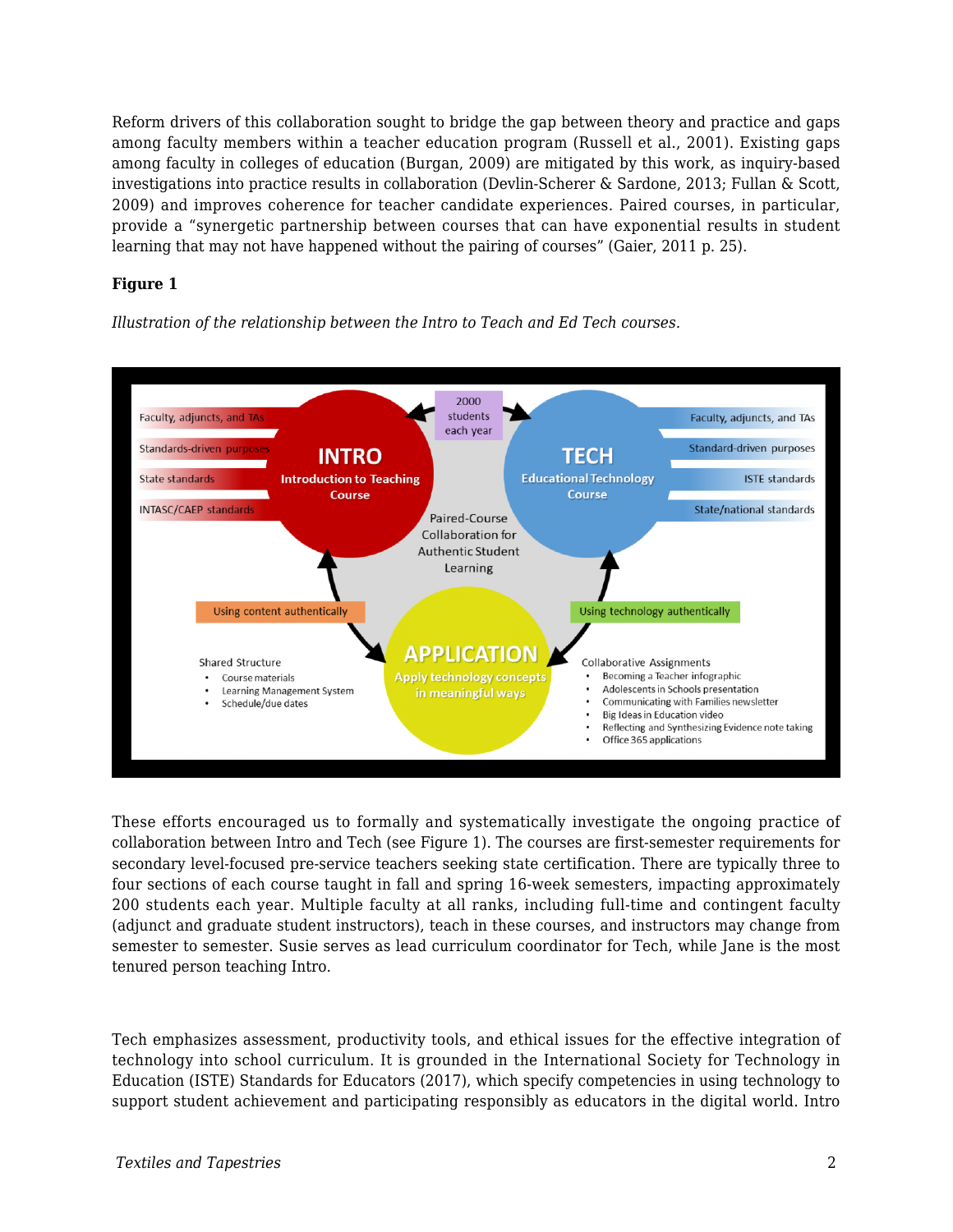introduces future teachers to the theoretical and political foundations of education in the US and society's expectations of educators and students. The courses are aligned to state and national standards, providing introductory information about instructional strategies and lesson planning, design of classroom environments, and challenges of equity, access, and excellence (CAEP, 2013).

The classes were initially paired in 2012 as an effort to mirror and equip future educators to be able to integrate instructional technologies as part of their teaching practices (interview, Jan 2020). Like many other teacher preparation programs (Cooper et al., 2018), the stand-alone educational technology coursework was viewed as falling short of authentic integration of knowledge and skills. Continuous collaborative efforts were seen as necessary to mitigate the theory-practice split with purposeful strategic opportunities to enact technology skills while constructing theoretical knowledge about teaching. The practical pairing of these courses includes six shared assignments in which students express their burgeoning knowledge of themes (Intro) in newly learned technologies of Tech. Student work is graded by instructors from both classes. The collaboration also involves shared course materials, Learning Management System course sites, scheduling, and due dates.

# **Objectives**

The authors began this study to create a fresh perspective on how well the established curriculum of the paired courses is fulfilling course established goals (Loughran & Northfield, 1998), as the following journal excerpt illustrates:

Is there really any strengthening of connection ... what our goals are, to have students use these in meaningful ways in the classroom, or is it just more busy surface work for them and us? (journal, August 2019)

As an initial provocation (Pinnegar, 2009) for this study, this quote shows the discontent with aspects of the course pairing. This ongoing and dialogue about coursework led us to ask —

- What are the constraints and supports for individual instructors in linked courses to enact their values?
- What insights on our practice, both individually and collectively can we gain through our collaboration, and how does this improve future implementation of paired courses?

# **Methods**

We used a collaborative self-study approach in order to see the practical alignment of our goals and values (LaBoskey, 2004) to the content of the shared course material, with a direct effort to improve our practice (Hamilton & Pinnegar, 1998). Pre-study work included the examination of course artifacts and student feedback (Spring 2019) to begin our self-study analysis. These initial analyses were done individually to establish the basis of discussion. We began meeting bi-weekly to dialogue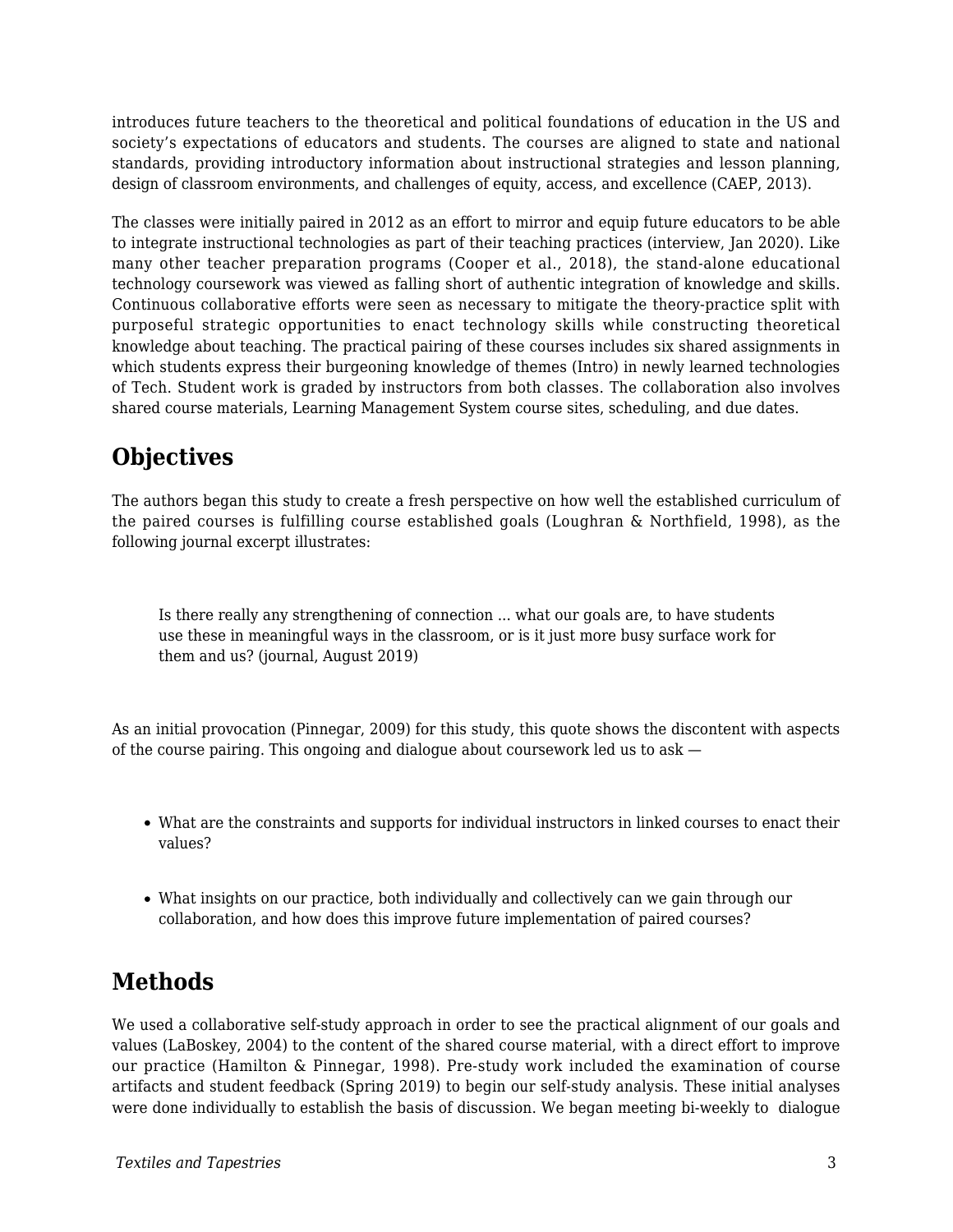to make meaning of our individual and co-joined experiences (Hamilton et al., 2016). These meetings provided us the impetus to determine shared interests, questions and goals as we began to understand each others' "personal practical knowledge'' (Craig, 2004), as well as becoming more aware of our shared "landscape of teacher education" (Kitchen, 2009). The continued conversations of our "lived experiences" have been an essential basis for the co-construction of knowledge for the purposes of this study and our pragmatic work of these shared courses (Cooper, et al., 2019).

These initial conversations determined the complexity of our individual course experiences, divergent roles, and subsequent values within our work together. We found that they shaped the shared concerns of both participants and determined the scope of the ongoing work. We began the conversations in an open-ended and iterative way, allowing for natural convergences to emerge. These meetings were audio-taped, transcribed when needed, and coded inductively (Charmaz, 2006) and formed the basis of further discussions.

Early in Fall 2019, themes began to emerge as we reflected individually and jointly on the previous work; the iterative reflections ensured trustworthiness to the process. We began a series of joint journaling around emergent themes, including role and value investigations, reflections on purposes of curricular choices, and standardization between the two courses. We shared our personal journals online for asynchronous feedback and comments, which became a basis for further conversation. Resonant themes (Conle,1996) solidified as we collectively and individually reflected upon our goals and values (LaBoskey, 2004). We developed, shared, edited, and revised interim texts (Clandinin & Connelly, 2000) throughout the research. Our findings are represented through the use of lifelike exemplars (Bruner, 1986) that show how our joined practices work (Lyons & LaBoskey, 2002) and are grounded in the authority of the experiences represented (Munby & Russell, 1994).

## **Outcomes**

Through our investigation into the improvement of practice, unique themes and tensions have emerged as a result of our paired coursework and resulting collaboration. Conversations around the improvement of the paired classes include the structure of the curriculum, the pacing of the curriculum, and how to handle change over time. Through these themes, we will interrogate how individual values and goals for practice became points of tension for the enactment of the curriculum within the structure of the paired courses.

#### *Structure of the Curriculum: Rigidity and Fluidity*

One identified tension was how structured the course design should be, and how much fluidity can/should be allowed. This tension seems to be exacerbated through both the structure of the shared assignments between linked classes, as well as the added complexities of multiple sections and instructors varying from semester to semester. In an effort to understand the contours of this tension, we further examined its context.

As an introductory course in the teacher education program for all secondary (grades 6-12) certification students, enrollment is often quite large. To illustrate, in Fall 2019, there were four sections of students taking Intro, with two full-time professors teaching 140 students in online and face-to-face classes. Approximately 120 of those students also enrolled in the paired Tech course,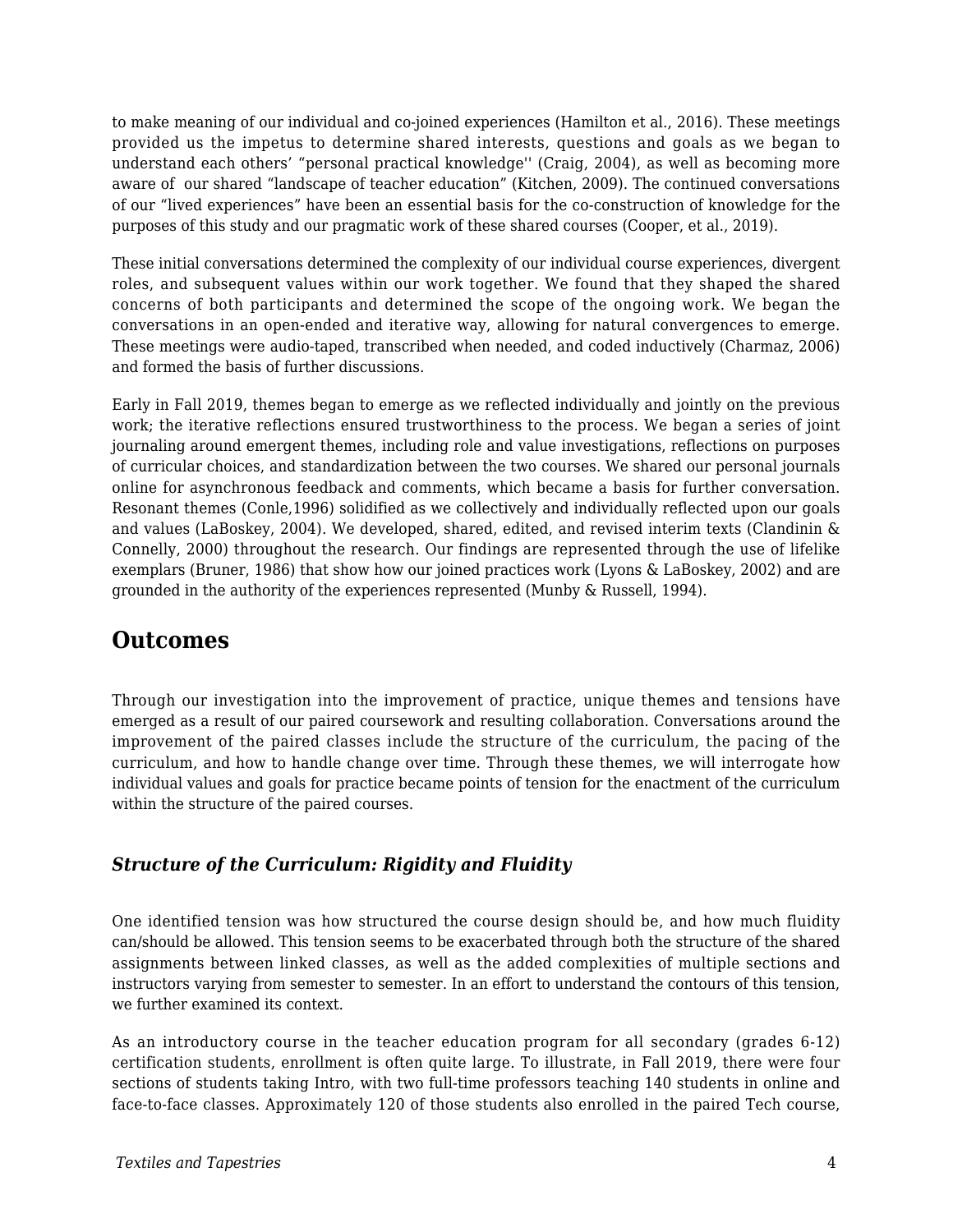which was taught by two graduate students and one adjunct professor and coordinated by a full-time faculty member. The integration of these classes thus included input from six instructors during that semester, including tenure-track, clinical, adjunct, and graduate student-faculty that have varying degrees of experience and knowledge, particularly in regards to the standards needed for accreditation and teaching practices expected by the local school districts and the state.

The complexity induced by having multiple and varied instructors gave rise to recurring discussions regarding how structured the elements of the classes should be. Jane explained it in this way:

I sometimes feel that if I was not tied to the other class, I could allow more breathing room for my students, that I could change and make decisions on they fly, but I am so respectful of the agreed upon timeline, that I feel rushed and student-focused teaching is not as robust as it should be. (journal, September 2019)

As Susie attended to the needs of adjunct and graduate instructors, she often advocated for a structured approach during conversations about the curriculum. In a discussion regarding assessment, for example, the utility and revision of a standardized rubric was debated. Susie felt that the guidance of a pre-set rubric provided instructors with needed support regarding the grading expectations for a paired course assignment. Jane felt that the rubric was too restrictive and did not fully align with her democratic approach to assessment. Once this tension was uncovered, we began digging deeper into the purposes associated with the values of each individual teaching stance. We grappled with how values of a student-centered teaching style might coalesce with guidelines and such pre-planned grading structures within the paired courses and assignments.

Another tension illuminated in this study was that Jane viewed the a priori timing structure and extensive assignment descriptions as hindrances to her stated pedagogical goals of responsiveness, student choice, and democratic curricular decision-making, while Susie saw these curricular choices as necessary supports for contingent faculty. The problem of how much structure is needed in these paired courses to support all, especially for adjunct and graduate instructors, has led to a rigorous discussion between us over the last several years. As Susie contemplated in our shared journal:

At times, my mind wanders to how we could better equip them for this kind of arrangement, such as doing a kind of PD day at the beginning of the year where we go through the collaborative assignments But, that kind of thing is exactly one of the extended supports that would be dependent on the stability of the beautifully designed assignment. Change one thing about the assignment, and we would then also have to update the training and possibly have to clarify and retrain. (October 2019)

It is clear from this excerpt that her primary concern is providing sufficient support for the Tech instructors. This illuminates differences in the "curriculum maker" role for the courses and how competing values between us surfaced in the deep and extended discussions regarding curriculum.

Our ongoing dialogues led us to at first realize and develop empathy for each others' needs and roles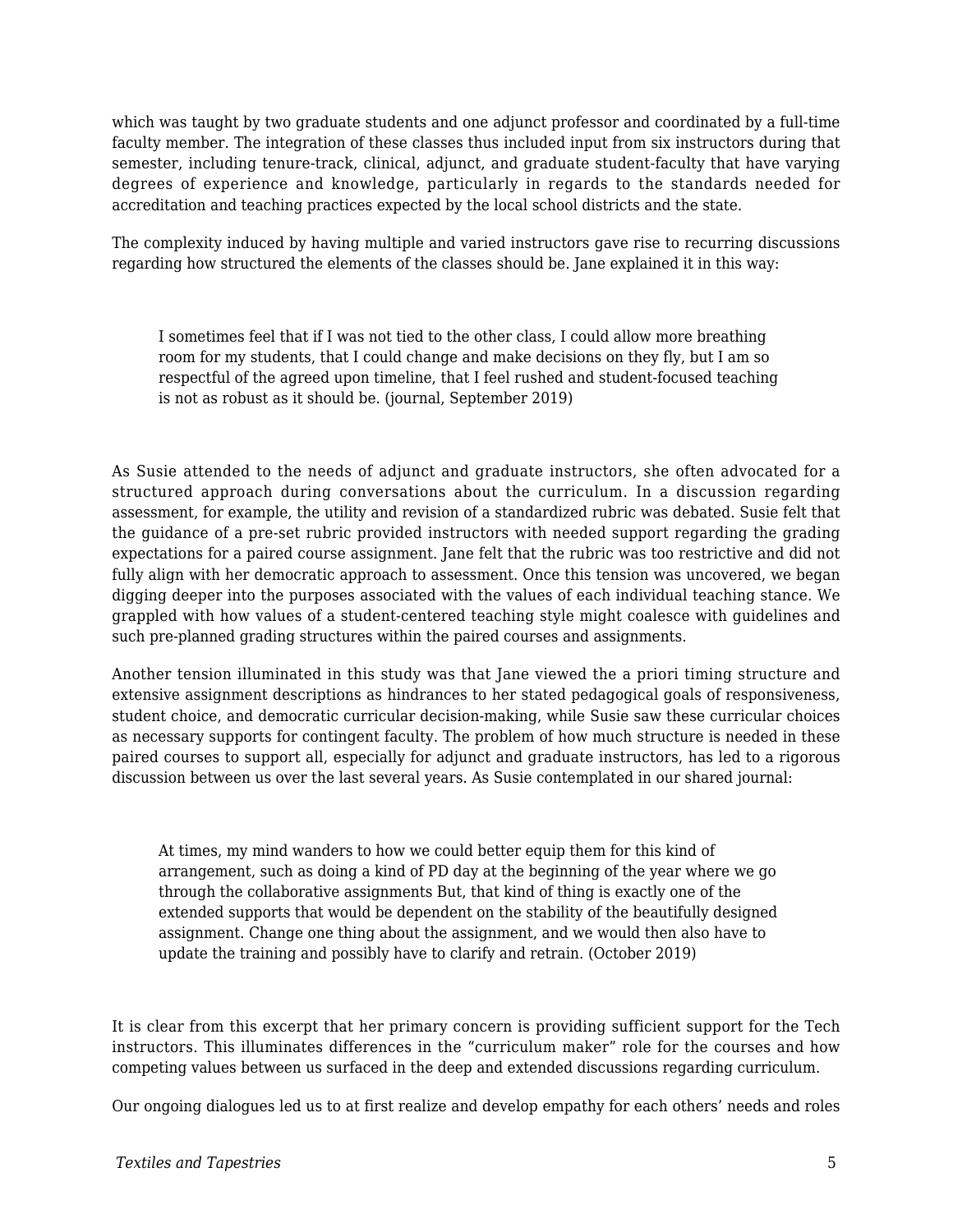within our professional knowledge landscapes (Craig, 2004); and then through our relationships, we began to develop empathy towards the other's position (Cooper et al., 2019). We found that by uncovering the core values regarding what we believed about the purposes of education that were at stake for each participant, we developed insights that could enable us to better coordinate a more seamless paired-course experience for our students.

For example, Jane's goals for the Intro course were strongly theoretical, including:

...connecting theory with practice, moving from a student-mind to a teacher's mind, and multiple deconstructions of individual experiences are no small feat in a class of students who rarely have been taught to critically-think throughout their experiences in high school and/or college. (journal, January 2020)

These contrasted with Susie's purposes, who mentioned goals that were practical and skill-based, as the excerpt below illustrates –

- to teach the pre-service teachers foundational technical skills that they will... use in their beginning teaching practices,
- to convey digital citizenship concepts and practices that they should enact as a professional educator, and
- to develop decision-making skill that can help these new teachers be able to identify instructional technologies... and how to purposefully use them to their greatest potential – particularly enabling them to support and guide their students in learning to use technology tools. (journal, January 2020)

While the purposes mentioned in these excerpts are valuable skills in the complexity of teaching preservice teachers' knowledge and skills of the profession, the emphases in each course are clearly different in kind.

### *Time: Breadth and Depth*

The differing goals and emphases between Susie and Jane are not representations of large shifts in teacher educator understanding but in differing degrees. While these degrees, in theory, are negligible, practicing them with paired course assignments seems to widen them. The courses share six assignments that utilize six different technologies and have unique authentic goals, such as drafting a digital newsletter for a parent-teacher night and constructing an infographic about one's view on becoming a teacher. When the goal of clarity and consistency is emphasized in the collaboration across instructors, the products of this tend to be more structured. An example of this is how an assignment is described to include both Intro and Tech content as part of a single shared handout that is then used by instructors of both courses.

The tension emerged as Jane, whose above stated values are connected to "deconstructing of educational experiences," recognized that the pace of the assignments (almost one assignment per week for the first several weeks) limited her ability to enact stated goals for the course. She needed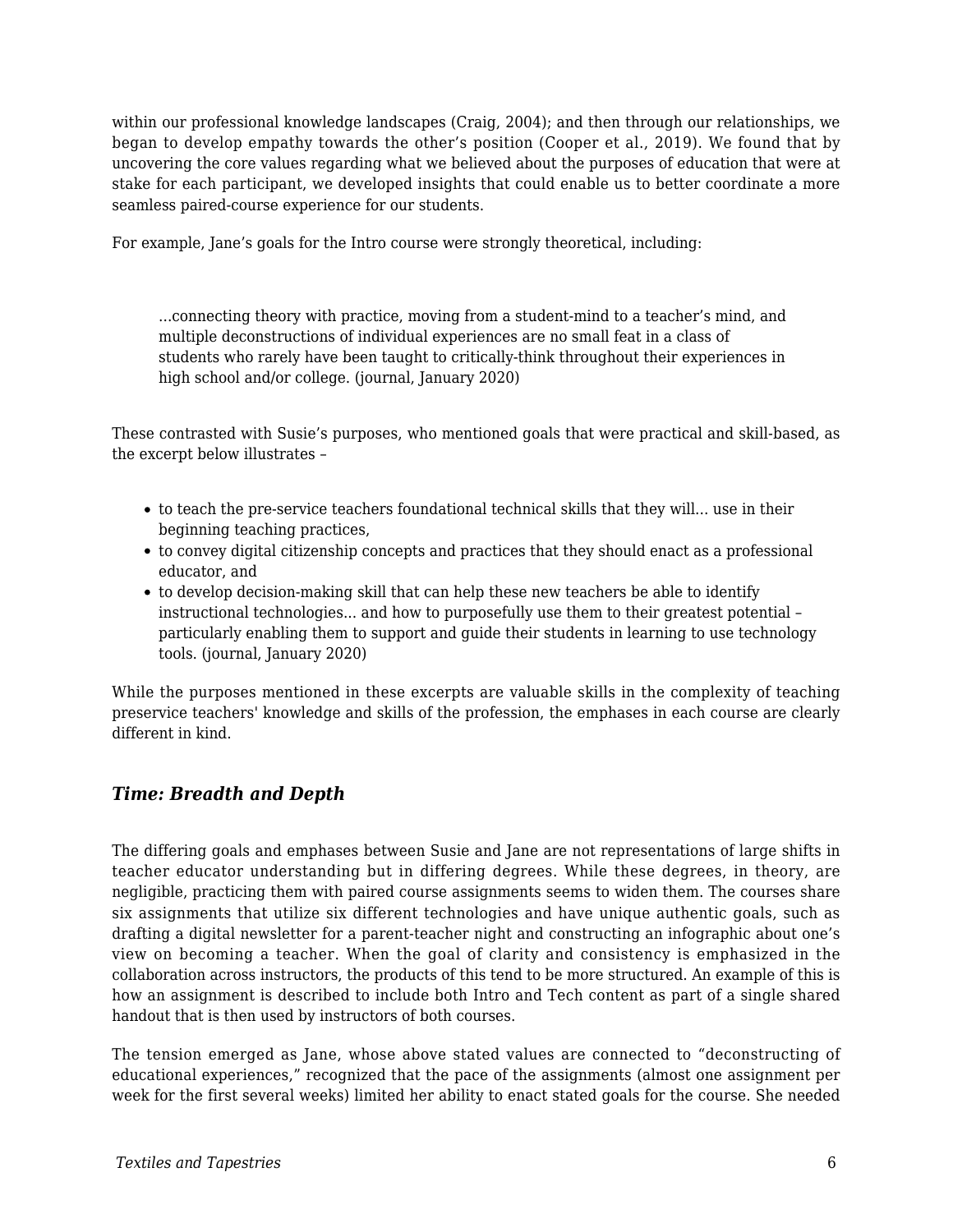time to fully engage students in these critical skills and to facilitate in-depth peer-to-peer and student-teacher feedback in order to deconstruct dialogically and elicit and engage in multiple perspectives (Cooper et al., 2018). This was noted in a reflection from Fall 2019:

….I felt really rushed to make sure that students felt comfortable with some of the structures of the assignments. (journal, September)

When changes are made throughout the semester, this adds qualities of tension between the courses and associated instructors. Unexpected and uncommunicated external factors, like changes made to teacher candidates' observation schedules, technology glitches, unexpected instructor absences, local disasters, and global pandemics (such as the present COVID-19), have impacts on the negotiated course schedules and curricula. This amplifies the difficulty of persisting in the collaborative arrangement. For example, in response to a Fall 2019 change in observation schedules that impacted two of the shared class assignments, this tension is evident in a journal entry:

It seems that every week more and more issues come up regarding the integration of these courses and the efforts to collaborate become ever more stressful. (journal, September 2019)

In a conversation that reflected over this tension, Jane explained her view that there was not enough time to go in-depth into the material and time in the classroom was often lost with housekeeping tasks related to the next paired course assignments:

Jane: It seems like there might be too many assignments…. Susie: We've already gotten rid of some!

When the two values – one for students to feel comfortable doing more with technology and the other to iteratively deconstruct ideas – practically meet within this complex environment, the continuum of time is affected. Developing and enacting critical thinking requires time and reflection, both with others and individually (Curtis et al., 2016), and developing confidence and skill in using technology takes iterative practice with varied tools (Gronseth et al., 2010). Both of those things require time, with one area being diverse and pragmatic and the other area ruminating the development of specific incremental skills. The tension over time has contributed to the refinement of goals that enable both to be accomplished.

Interestingly, as the authors were finalizing this paper in Spring 2020, the COVID-19 global pandemic forced campus closure, and the courses were converted to fully online delivery for the second half of the semester. We met with all of the instructors for the two courses as a group to discuss the next steps for the online transition. One of the first things we did was cancel the remaining two shared Tech/Intro assignments for our students because of their complexity to implement during this tumultuous time. The group agreed that the targeted objectives could be addressed in alternative solo-course activities. Thus, this exemplifies how such external factors can significantly affect the scope of our collaboration in these courses.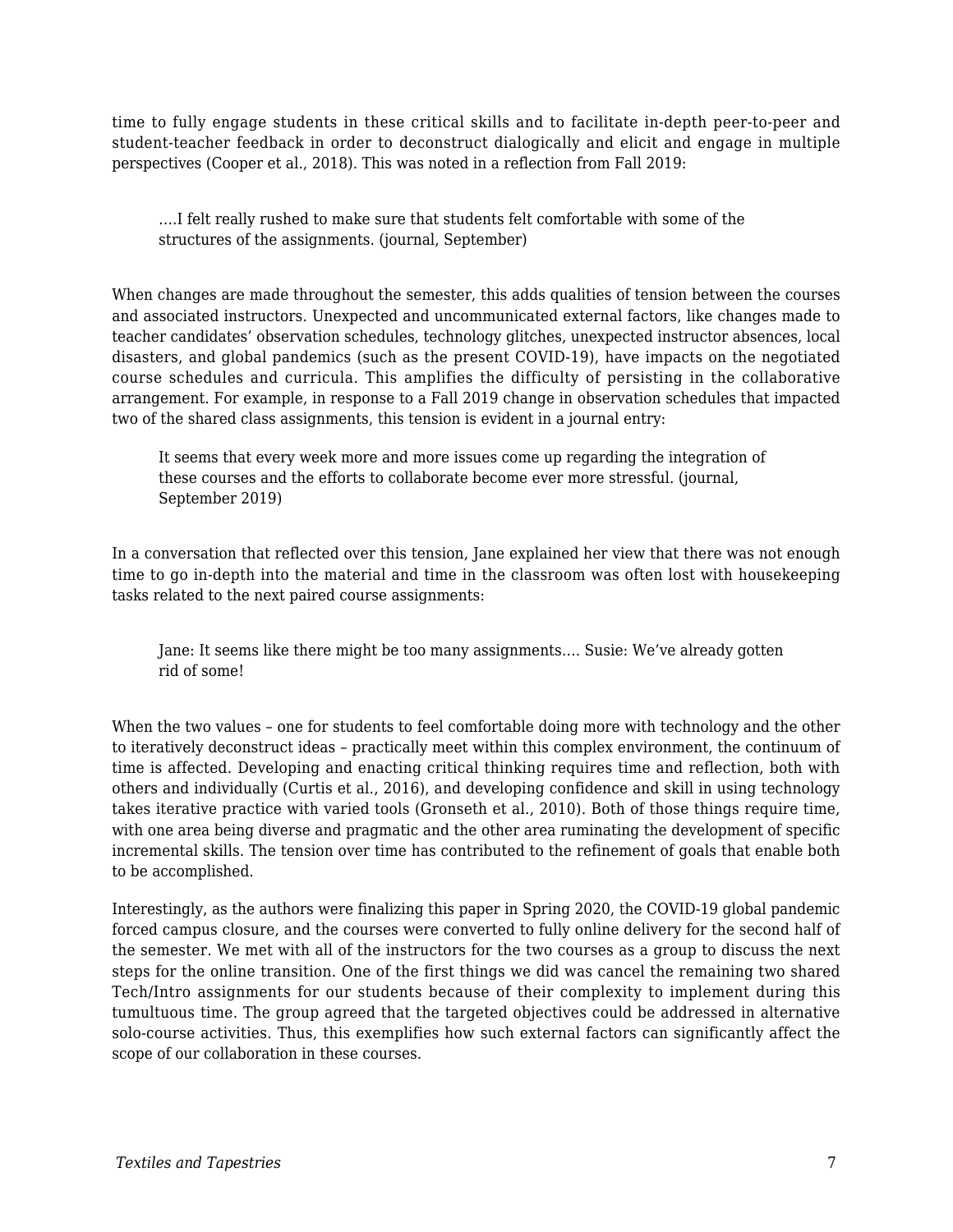#### *Growth: Sustainability and Pedagogical Change*

Both from pragmatic and values perspectives, we have grappled with how to enact change within these courses in the context of the collaborative arrangement. Pragmatically, the courses are large with many interactive and connected components. Reflections on how change, or even just sustainability, of these paired courses have surfaced often:

How do we navigate the tensions of what is possible to complete in these courses and what is practical or sustainable, given the complexities and ranges of experiences that the instructors bring to the classroom. And the students also… what kinds of scaffolding they need. (journal, November 2019)

While the course goals may be stated a priori in the curricula, the implementation of these goals can vary due to differences in how the instructors of the multiple course sections interpret them. Our work together has encouraged rethinking and reconsidering of shared components, including how the goals are evaluated through the shared assessment rubrics. To illustrate, each shared assignment has two grading rubrics – one for Intro and one for Tech. Initially, the two rubrics for an assignment were designed similarly to have ten points divided across five criteria areas with three levels of proficiency. Jane found that the rubric structure did not align with her grading approaches in which she emphasized analysis and application of new learning, and she wanted to remove the rubrics entirely. Susie, however, countered with a position of advocacy for more novice instructors – that the rubrics provided the instructors with needed support in the form of clear guidance and transparency to students regarding their grading.

Resulting conversations led to changes to the rubrics. The criteria were collapsed down to three areas for each rubric, and the performance levels in each area were broadened so that the grading focus could be more on conceptually-based skills, including multiple perspectives and application of knowledge. Greater point ranges allowed instructors to emphasize and encourage deeper student reflection, reiteration, and revisement of assignments. Ongoing dialogue about purposes allowed for greater understanding and agreed upon changes to paired course components.

We consider most of the course changes that we have made during this collaboration to be at the level of "tinkering," that is, slow, incremental changes to the course design over time. The legacy of these joined courses is evident in the electronic and historical remnants of previous versions of course materials and online course sites since 2012. We ask ourselves, "How does change occur, should it occur, and what is the best way to make changes with so many moving parts?" A journal excerpt speaks to these important questions:

ls there a principle related to collaborative design … that articulates how a collaborative design develops this optimal final product, and then supportive and connective materials and elements are developed around it, and all is well and good, until one of the components of the optimal initial product changes or shifts, and that causes some changes and adjustments to be made to those things around it and then all of the beautiful supports and materials that have been developed around it have to be redeveloped or replaced, and so on. Piecemeal change. Or, at some point, it is decided that systemic change is needed and the entire structure is leveled and rebuilding is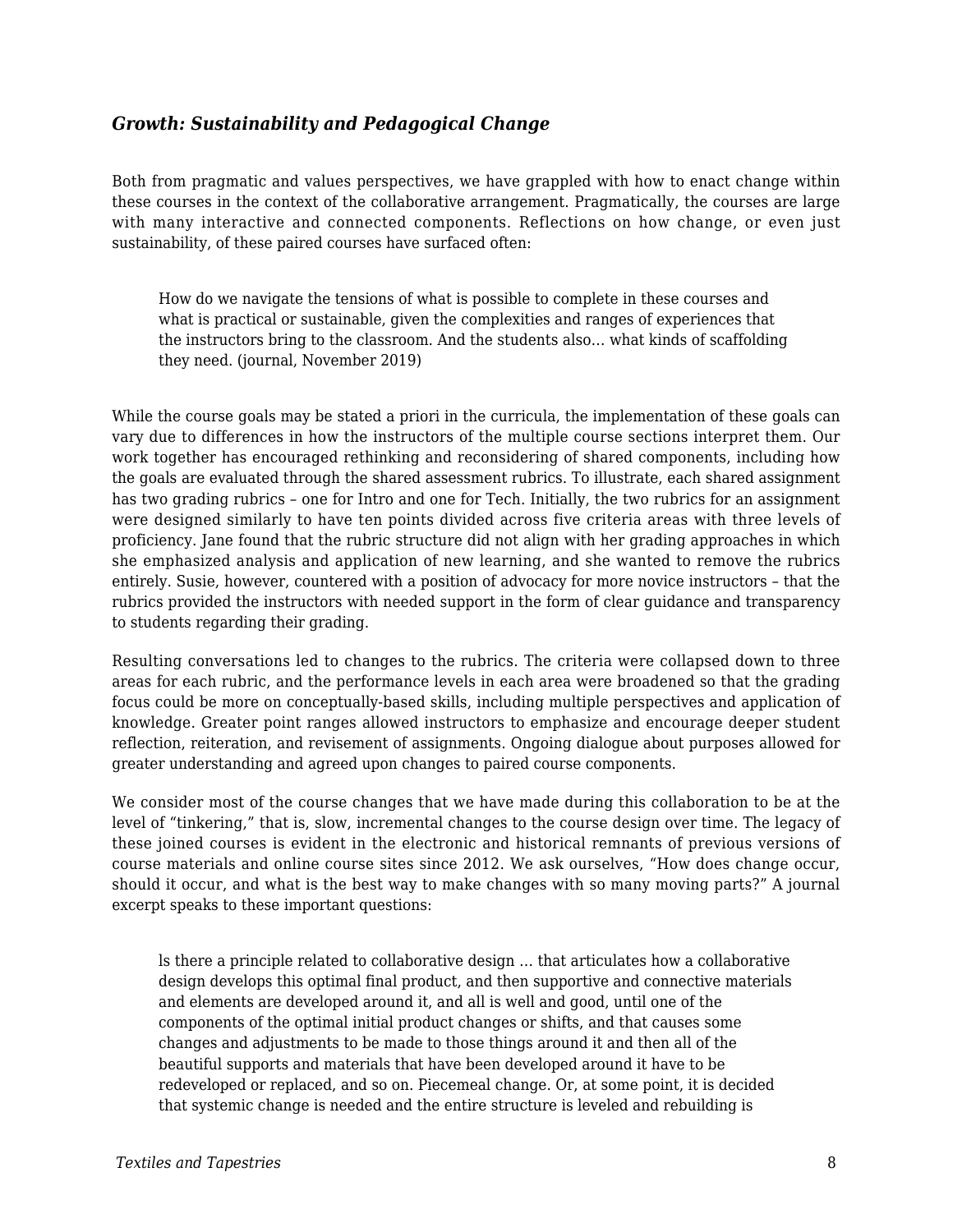started from the ground up (maybe even starting back at the Analysis/needs assessment phase). (October 2019)

## **Implications**

The examination of constraints and supports within the paired course model in our study reveals personal, collaborative, and institutional implications about the improvement of practice for ourselves and our preservice teachers. In order for individuals to want to take the time to engage in such a cycle of continuous collaboration, there needs to be seen the inherent personal value in the meetings themselves. As new instructors are added, they may question how they can enact their own values through such a structure. We surmise that it is worthwhile to dialogue about the needs of multiple stakeholders who are involved in the courses through planned initial discussions that delve into the deeper purposes for instruction and learning. Starting every semester and/or meeting with this type of conversation would likely lead all members to recognize similarities and discordances across their collaboration, allowing for a reduction of inconsistencies.

Our findings highlight the relational aspect of the collaboration. As rich collaborations can be "risky" in the sense of involving vulnerability and developing empathy for divergent perspectives, establishing trust within the team is necessary to reach a level of shared co-construction of knowledge and decision-making (Curtis et al., 2016). Oftentimes, higher education is structured into "silos" of separated expertise (Burgess, 2009), which makes intellectual and personal vulnerability less common. It is a worthwhile area to develop, however, as feeling empathy from others (Kitchen, 2009) has been found to positively enhance responsiveness in teacher education contexts, particularly with less experienced graduate student instructors and adjunct faculty. Some strategies to support this include spending time getting to know each other outside of the collaboration, allowing for personal check-ins, and empathetic listening in dialogue (Cooper et al., 2019).

Expanding professional collaboration in paired courses to include all participating faculty (full-time faculty, course designers, adjunct, and graduate students) allows for inclusiveness in the shared dialogue and decision-making. While prescriptive and detailed instructor materials may be helpful at times, they do not always enhance pedagogies. The small changes enacted through this self-study have been examined from our perspectives, and we acknowledge that improvements might not be as evident to students and others who have not been privy to previous versions of the assignments, rubrics, and other shared course structures. We are working to incorporate greater transparency to our students in regards to the collaborative paired- course design and our pedagogical moves, and we have also begun a process of tracking their feedback collaboratively in online surveys and end of course reviews. Future work may also include inquiry into instructor and student perceptions of the curricular elements that foster the continuance of the integration of the two courses.

Institutionally, teacher education programs in the United States have been asked to respond to growing critiques of quality from multiple sectors (Zeichner, 2017), with requirements to move to more evidence-based program evaluation (Cochran-Smith et al., 2018). Authentic person-centered collaboration is seen as antithetical to these externally-based, compliance-driven demands. The collaboration highlighted here represents a link between these two poles. This study started externally-driven in order to enhance program improvement, and the time, space, and incentives created an opportunity for a re-examination of the collaborative practices, relationship, and curriculum of the paired courses. Through this work, we have determined the scope of our inquiry to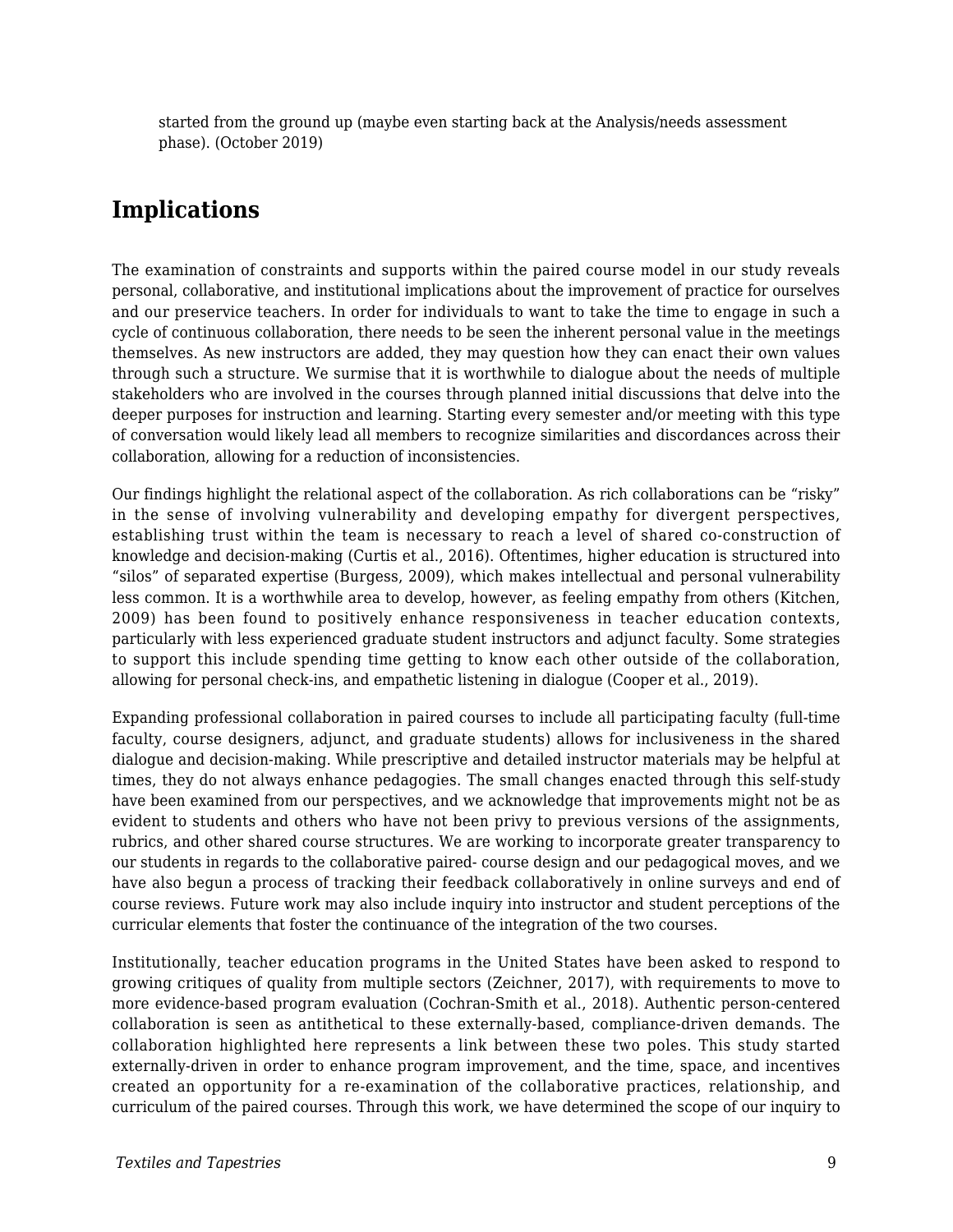the level of individual concerns and as a result, have learned much about our practices. Institutions can consider creating initial incentives, allowing for organic growth, and giving preference to the purposes and values of its members when looking for program improvement. As authentic collections of data and improving paired classes through effective collaboration *is* program improvement (Lys et al., 2019), collaborations that inquire into teaching and curriculum development are ways that teacher education programs can attend to both the institutional demands of a culture of evidence while simultaneously validating the relational nature of teaching and learning.

# **References**

Bruner, J., (1986). *Actual minds, possible worlds.* Harvard University Press.

Burgan, M. (2009). *What ever happened to the faculty? Drift and decision in higher education.* The John Hopkins University Press.

Cooper, J.M., Beaudry, C., Gauna, L., & Curtis, G. (2019). A relational approach to collaborative research and practice among teacher educators in urban contexts. In J. Kitchen & K. Ragoonaden (Eds.), *Mindful and relational approaches to social justice, equity and diversity in teacher education.* Rowan & Littlefield.

Cooper, J., Beaudry, C., Gauna, L., & Curtis, G. (2018). Theory and practice: Exploring the boundaries of critical pedagogy through self-study. In D. Garbett & A. Ovens (Eds.), *Enacting self-study as methodology for professional inquiry.* Self-Study of Teacher Educational Practices (S-STEP). https://selfstudysig.wordpress.com/

Council for the Accreditation of Educator Preparation (CAEP). (2013). 2013 CAEP standards. http://caepnet.org/standards/introduction

Charmaz, K. (2006). *Constructing grounded theory: A practical guide through qualitative analysis.* Sage.

Clandinin, D. J. & Connelly, F. M. (2000). *Narrative inquiry: Experience and story in qualitative research.* Jossey-Bass.

Cochran-Smith, M., Carney, M. C., Keefe, E. S., Burton, S., Chang, W-C., Fernández, M. B., Miller, A.F., Sánchez, J.G., & Baker, M. (2018). *Reclaiming accountability in teacher education*. Teachers College Press.

Conle, C. (1996). Resonance in preservice teacher inquiry. *American Educational Research Journal, 33*(2), 297-325.

Curtis, G., Cooper, J. & Gauna, L. (2016). *Desenredando* (Unknotting) the threads of our educator practice. In D. Garbett & A. Ovens (Eds.), *Enacting self-study as methodology for professional inquiry.* Self-Study of Teacher Educational Practices (S-STEP). https://selfstudysig.wordpress.com/

Craig, C. J. (2004). Shifting boundaries on the professional knowledge landscape: When teacher communications become less safe. *Curriculum Inquiry, 34*(4), 395-424.

Devlin-Sherer, R., & Sardone, N.B. (2013). Collaboration as a form of professional development: Improving learning for faculty and students. *College Teaching, 61*(1), 30- 37.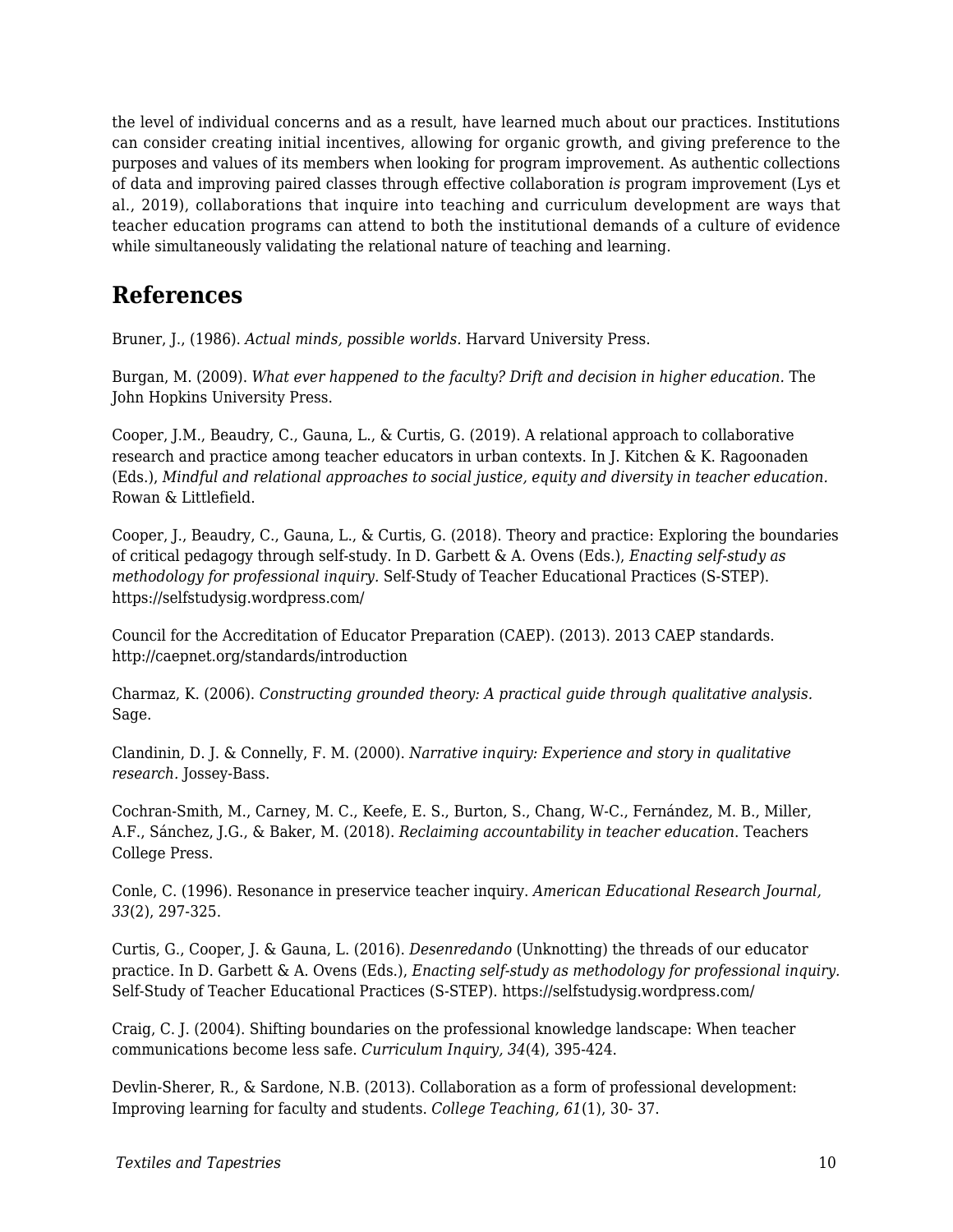Dwyer, C. A., Millett, C. M., & Payne, D. G. (2006). *A culture of evidence: Postsecondary assessment and learning outcomes. Recommendations to policymakers and the higher education community.* Educational Testing Service. https://files.eric.ed.gov/fulltext/ED500004.pdf

Fullan, M., & Scott, G. (2009). *Turn around leadership for higher education.* Wiley.

Gaier, S. E. (2011). *Pairing courses to benefit student learning.* In M. Soven, et.al. (Eds.), *Linked courses for general education and integrative learning: A guide for faculty and administrators* (pp. 13-30). Stylus Publishing.

Gronseth, S., Brush, T., Ottenbreit-Leftwich, A., Strycker, J., Abaci, S., Easterling, W., Roman, T., Shin, S., & van Leusen, P. (2010). Equipping the next generation of teachers: Technology preparation and practice. *Journal of Digital Learning, 27*(1), 30-36.

Hamilton, M. L., & Pinnegar, S. (1998). The value and promise of self-study. In M. L. Hamilton (Ed.), *Reconceptualizing teaching practice: Self-study in teacher education* (pp. 235- 246). Falmer.

Hamilton, M. L,. Pinnegar, S. & Davey, R. (2016). Intimate scholarship: An examination of identity and inquiry in the work of teacher education. In J. Loughran & M. Hamilton (Eds.) *International handbook of teacher education* (pp. 181-237). Springer.

International Society for Technology in Education (ISTE). (2017). *ISTE Standards for Educators.* [https://edtechbooks.org/-DNME](http://www.iste.org/standards/for-educators)

Kitchen, J. (2009). Relational teacher development: Growing collaboratively in a hoping relationship. *Teacher Education Quarterly, 36*(2), 45-62.

LaBoskey, V. K. (2004). The methodology of self-study and its theoretical underpinnings. In J.J Loughran, M. L. Hamilton, V. K. LaBoskey, & T. Russell (Eds.), *International handbook of self-study of teaching and teacher education practices* (pp. 817-869). Springer.

Loughran, J. J., & Northfield, J. (1998). A framework for the development of self-study practice. In M. L. Hamilton (Ed.), *Reconceptualizing teaching practice: Self-study for teacher education* (pp. 7-18). Falmer.

Lys, D. B., L'Esperance, M., Bullock, A., Dobson, E. E., Patriarca, L. A., & Maynard, E. E. (2019). Data and dialogue: Cultivating transformative change in teacher preparation programs. In M. Khosrow-Pour (Ed.), *Pre-Service and in-service teacher education: Concepts, methodologies, tools, and applications* (pp. 760-778). IGI Global.

Lyons, N., & LaBoskey, V.K. (2002). Why narrative inquiry or exemplars for a scholarship of teaching? In N. Lyons & V.K. LaBoskey (Eds.), *International handbook of self-study of teaching and teacher education practices.* (pp. 151-192). Kluwer Academic Publishers.

Munby, H., & Russell, T. (1994). The authority of experience in learning to teach: Messages from a physics methods class. *Journal of Teacher Education*, *45*(2), 86-95.

Pinnegar, S. (2009). Data collection methods in S-STEP research. In M.L Hamilton & S. Pinnegar (Eds.), *Self-study of practice as a genre of a qualitative research: Theory, methodology, and practice.* Springer.